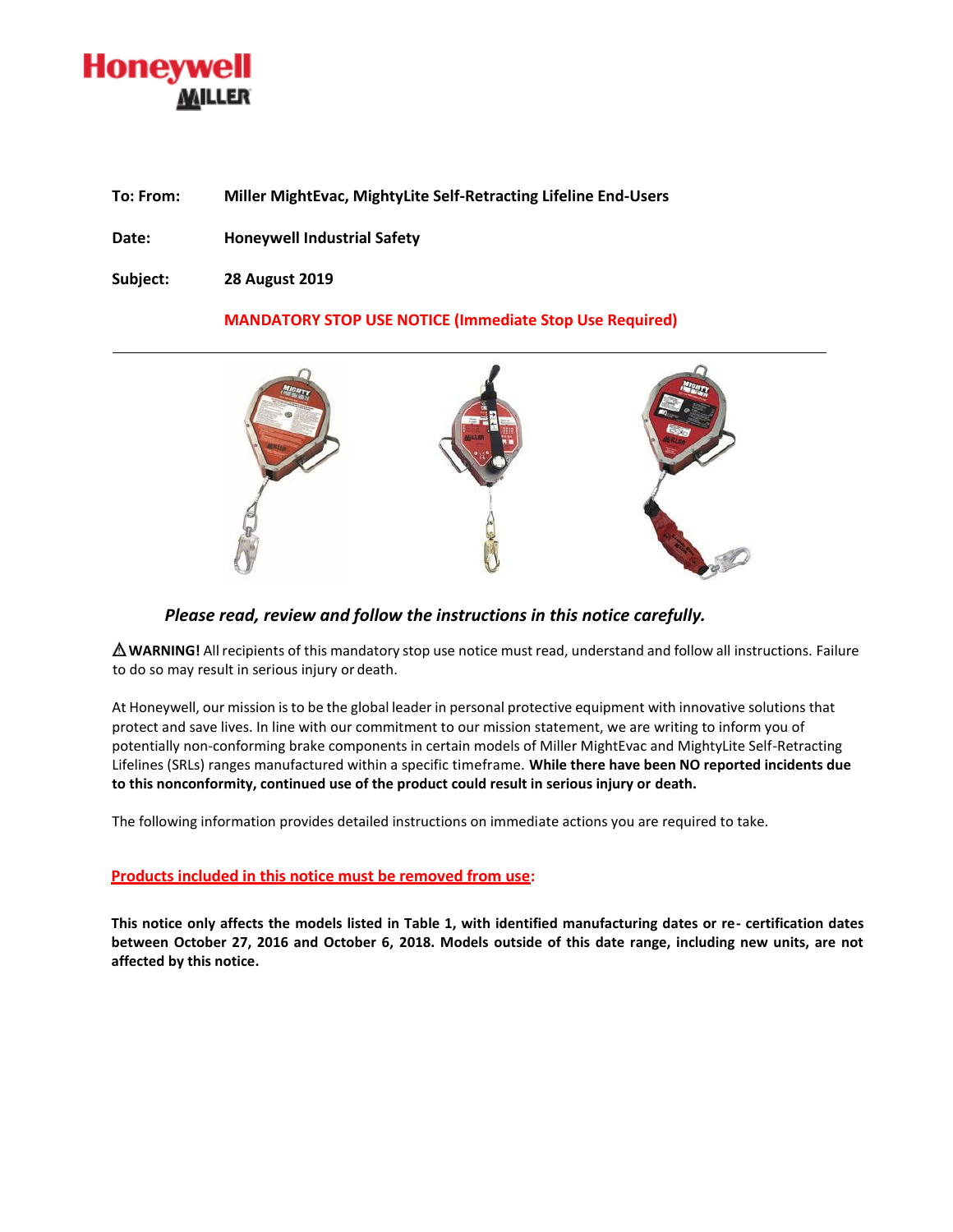

To determine whether your MightEvac and/or MightyLite Self Retracting Lifeline SRL is affected by this notice, **please take the following steps immediately:**

- **Step 1**: Look for model number on the product label and the date of manufacture (see Figure 1 below).
- **Step 2**: If the model number on the label is on the list on Table 1 AND the manufacture date is between October 27, 2016 and October 6, 2018, then **remove this product from service immediately.**
- **Step 3**: If the unit has been re-certified or repaired (See Figure 2) between October 27, 2016 and October 6, 2018, then **remove this product from service immediately.**
- **Step 4**: Once you have identified affected units, go to [https://industrialsafety.honeywell.com/](https://industrialsafety.honeywell.com/content/his/us/en/stopuse.html) [content/his/us/en/stopuse.html t](https://industrialsafety.honeywell.com/content/his/us/en/stopuse.html)o submit a request for returning your unit to Honeywell for repair

We have already determined a solution for the potential non-conforming brake components for affected models of Miller MightEvac and MightyLite Self-Retracting Lifelines (SRLs), which will require replacement of the brake component at our repair center. We apologize for the inconvenience this may cause and potential business disruption. We urge you to immediately discontinue use of affected units to avoid safety risks.

Our team is working hard to streamline the return and repair process. Replacement of the brake component will be free of charge and at no additional cost to you. We will provide you with more details on the return and replacement process. For questions about how to determine whether your product is affected by this notice, please contact Honeywell at **00 800 33442803 or emai[l is.ppe.techsupport.europe@honeywell.com.](mailto:is.ppe.techsupport.europe@honeywell.com)** 

We assure you that no other Miller Fall Protection products are impacted, and they are safe to use.

Honeywell has been a manufacturer of industrial personal protective safety products for more than 75 years and our customers' safety is ALWAYS our highest priority.

Honeywell Industrial Safety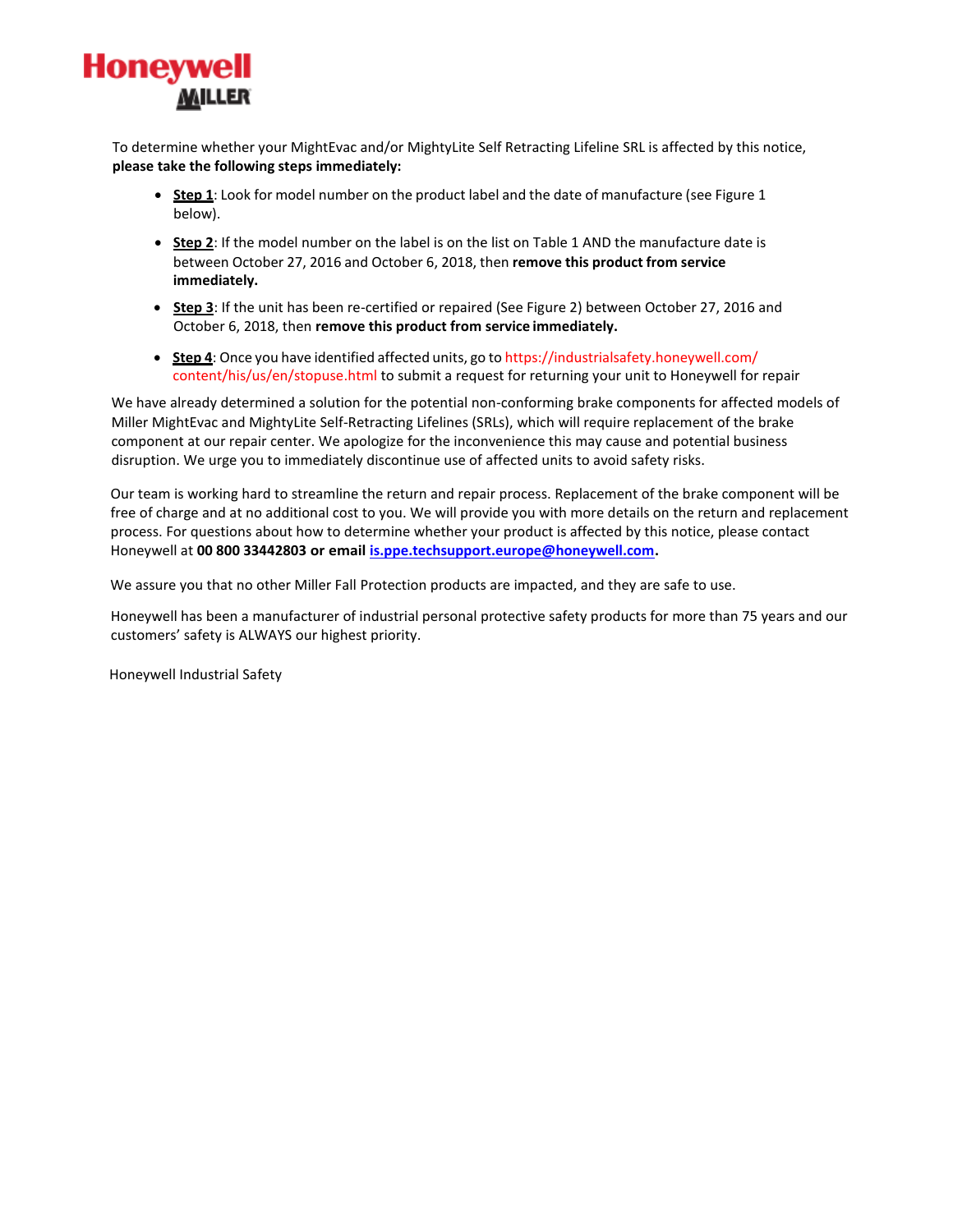

| rable 1. List of modernambers included in this safety notice. |                            |                      |                 |  |  |
|---------------------------------------------------------------|----------------------------|----------------------|-----------------|--|--|
| <b>MightyLite Self-Retracting Lifelines</b>                   |                            |                      |                 |  |  |
| RL100BG/100FT                                                 | RL30P-Z7/30FT              | RL65G-Z7LEK/65FT     | 1002828         |  |  |
| RL100G/100FT-USS                                              | RL30SS-Z7/30FT             | RL65SS-S/65FT        | 1004574         |  |  |
| RL100G-Z7/100FT                                               | RL40K-Z7/40FT              | RL65SS-Z7/65FT       | 1004575         |  |  |
| RL100SS-S/100FT                                               | RL40MG/40M-AUS             | RL80K-Z7/80FT        | 1004594         |  |  |
| RL100SS-Z7/100FT                                              | RL50BG/50FT                | 140059/30FT          | 1004595         |  |  |
| RL120G-Z7/120FT                                               | RL50BG-Z7/50FT             | 150077/30FT          | 1002828C        |  |  |
| RL130G/130FT-POR                                              | RL50BSS-Z7/50FT            | 170016/57FT6IN       | 1004571C        |  |  |
| RL130G-Z7/130FT                                               | RL50G-Z7/50FT              | 170053/LW6771        | 1004572C        |  |  |
| RL130SS-Z7/130FT                                              | RL50G-Z7LE/50FT            | 20A901               | 1004574C        |  |  |
| RL140G/140FT-SPA                                              | RL50G-Z7LEK/50FT           | 2JFC9                | 1004574C        |  |  |
| RL175G-Z7/175FT                                               | <b>RL50P-S/50FT</b>        | 2JFD3                | 1004575C        |  |  |
| RL175SS/175FT                                                 | RL50P-Z7/50FT              | 36WA16               | 1004593C        |  |  |
| RL175SS-S/175FT-<br><b>POR</b>                                | <b>RL50SS-S/50FT</b>       | 45J014               | 1004594C        |  |  |
| RL175SS-Z7/175FT                                              | RL50SS-Z7/50FT             | 45J015               | 1004595C        |  |  |
| RL30G-Z7/30FT                                                 | RL65G-Z7/65FT              | 45J018               | 1002820         |  |  |
| RL30MG/30M-AUS                                                | RL65G-Z7LE/65FT            | 45J019               | 1002827         |  |  |
|                                                               |                            |                      | 1005149         |  |  |
| MightEvac Self-Retracting Lifelines with Retrieval            |                            |                      |                 |  |  |
| MR100GB/100FT-<br><b>POR</b>                                  | MR130G-Z7/130FT            | MR50G-Z7/50FT        | MR80K-Z7/80FT   |  |  |
| MR100GB-Z7/100FT                                              | MR130SB-Z7/130FT           | <b>MR50S/50FT</b>    | 120032/100FT    |  |  |
| MR100GCM-<br>Z7/100FT                                         | MR130SX-Z7/130FT           | MR50SB-S-Z/50FT      | 1XEU2           |  |  |
| MR100GC-Z7/100FT                                              | MR130S-Z7/130FT            | MR50SB-Z7/50FT       | 20A766          |  |  |
| MR100GX/100FT                                                 | MR15MGB/15M-<br><b>AUS</b> | MR50SCN/50FT         | 20A773          |  |  |
| MR100GX-Z7/100FT                                              | MR30MGB/30M-<br>AUS        | MR50SC-S/50FT        | 36WA24          |  |  |
| MR100G-Z7/100FT                                               | MR40K/40FT                 | MR50SC-Z7/50FT       | 45JK01          |  |  |
| MR100SB-S/100FT                                               | MR40KB-Z7/40FT             | MR50SS-S-<br>Z7/50FT | 5YH35           |  |  |
| MR100SB-S-Z/100FT                                             | MR40KC/40FT                | MR50SX/50FT          | 1005160         |  |  |
| MR100SB-Z7/100FT                                              | MR40KC-Z7/40FT             | MR50SXM/50FT         | 1005161         |  |  |
| MR100SC-Z7/100FT                                              | MR40KX/40FT                | MR50SXM-<br>Z7/50FT  | 1014370         |  |  |
| MR100SX/100FT                                                 | MR40K-Z7/40FT              | MR50S-Z7/50FT        | 1005149-A       |  |  |
| MR100S-Z7/100FT                                               | MR50GB/50FT-POR            | MR80KB/80FT          | 1014390-A       |  |  |
| MR130GB-Z7/130FT                                              | MR50GB-CE/50FT             | MR80KB-Z7/80FT       | 1014390         |  |  |
| MR130GC-Z7/130FT                                              | MR50GB-Z7/50FT             | MR80KC/80FT          |                 |  |  |
| MR130GX-Z7/130FT                                              | MR50GX-Z7/50FT             | MR80KC-Z7/80FT       |                 |  |  |
| <b>RoofStrider MightyLite Kits</b>                            |                            |                      |                 |  |  |
| <b>RM50G/50FT</b>                                             | SRM50G/50FT                | SRM50P-Z7/50FTC      | SRM65G-Z7/65FTC |  |  |

**Table 1: List of model numbers included in this Safety Notice.**